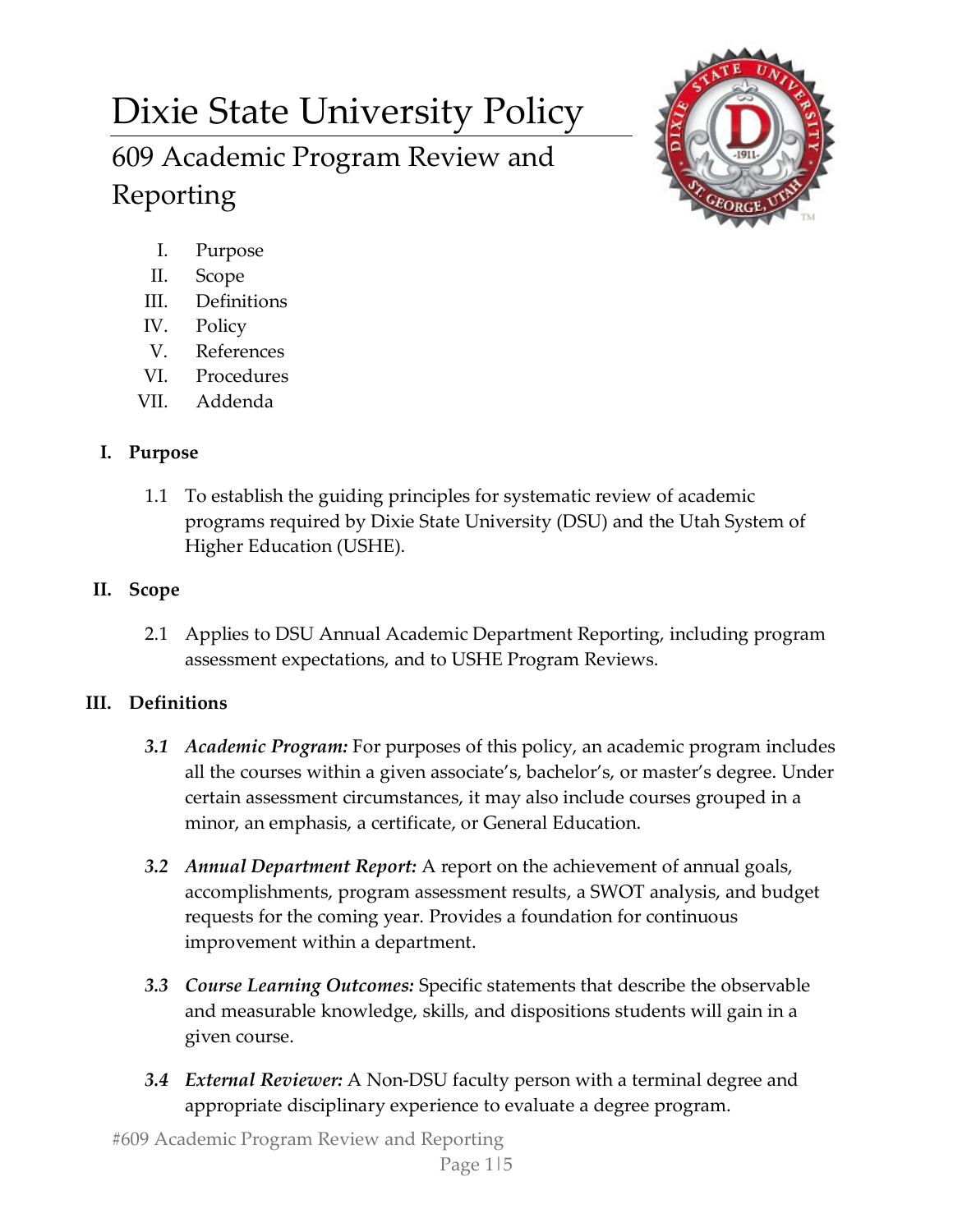- *3.5 Internal Reviewer:* A DSU faculty member with a terminal degree and appropriate experience to evaluate a degree program.
- *3.6 Program Assessment:* An ongoing integrated and systematic method of gathering, analyzing, and using data from various sources that measures the effectiveness of program learning outcomes resulting in continuous improvement of student learning.
- *3.7 Program Learning Outcomes:* Broad statements that identify knowledge, skill, and dispositional competencies students are expected to develop through a wide range of courses and experiences over the duration of a program.
- *3.8 SWOT Analysis:* An analysis of an entity's Strengths, Weaknesses, Opportunities, and Threats.
- *3.9 Utah Systm of Higher Education (USHE) Program Reviews:* Mandated reports submitted after year three of a new program and every 5/7 years thereafter to USHE for the purpose of improving education across the state.

### **IV. Policy**

- 4.1 Academic Program Assessment
	- 4.1.1 At an institutional level, the administration of academic program assessment falls under the Executive Director of Institutional Effectiveness.
		- 4.1.1.1 Using guidelines prescribed by the Executive Director of Institutional Effectiveness, the associate dean or designee will oversee all assessment within individual colleges. The associate dean may appoint a faculty member or other designee as the primary assessment contact.
		- 4.1.1.2 All faculty are expected to take responsibility for and participate in program assessment with guidance from the above parties.
	- 4.1.2 Program Learning Outcomes (PLOs)
		- 4.1.2.1 PLOs provide standards that are used to regularly assess and inform the assessment of effective teaching and student learning.
		- 4.1.2.2 Each program must establish a set of PLOs that are reviewed in the Curriculum Office and approved by the Academic Council. Revisions or changes to existing PLOs must be routed through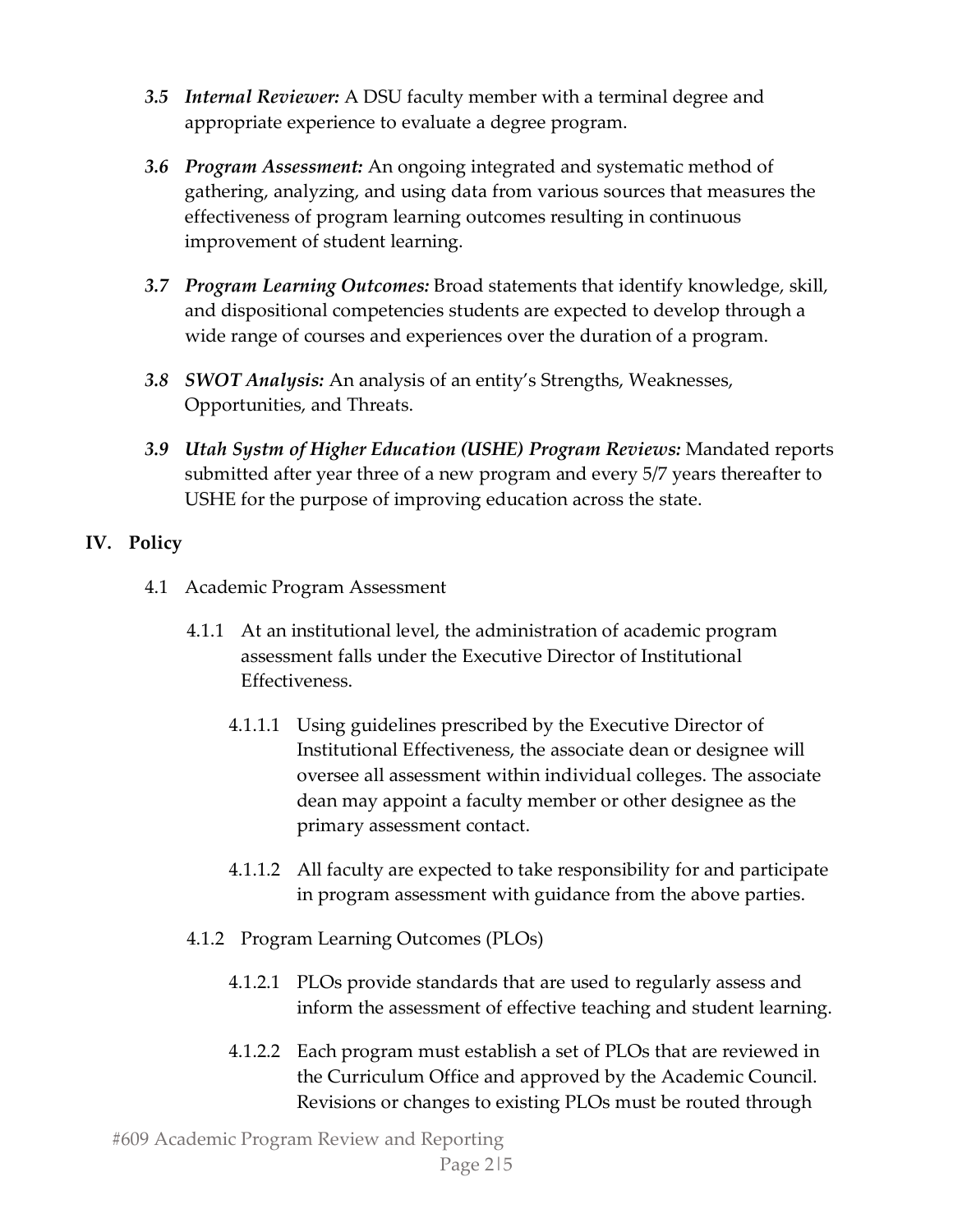the same review process.

- 4.1.2.3 PLOs will be communicated in the course catalog.
- 4.1.3 Course Learning Outcomes (CLOs)
	- 4.1.3.1 Every course at DSU must include a set of CLOs that are reviewed in the Curriculum Office and approved by the University Curriculum Council.
	- 4.1.3.2 CLOs are mapped to the PLOs of the program(s) in which the course occurs and the mapping is included in the course syllabus.
	- 4.1.3.3 Selected assignments within courses that align with specific aspects of a PLO will be designated as data sources to measure student success in meeting PLOs.
	- 4.1.3.4 CLOs are listed in the catalog as part of the course description.
- 4.2 Annual Department Reports
	- 4.2.1 Annual Department Reports fall under the auspices of the Curriculum Office and are carried out within departments as follows:
		- 4.2.1.1 The Curriculum Director provides the report template and training relative to completing the report.
		- 4.2.1.2 The Department Chair is responsible for completing the report by the annual deadline and submitting it to the Dean for review.
		- 4.2.1.3 The Dean is responsible for reviewing the report, providing comments, and submitting it to the Curriculum Office.
		- 4.2.1.4 The Provost or designee is responsible for reviewing the reports and meeting with the Dean and the Chair to debrief the report.
- 4.3 USHE Three-Year Reports (see Regent Policy R401)
	- 4.3.1 The report is to be completed after a new program has been operational for three full years and is due in the fall of the program's fourth full year of operation.
	- 4.3.2 The Curriculum Director is responsible for overseeing the completion, approval process, and submission to USHE of Three-Year Reports.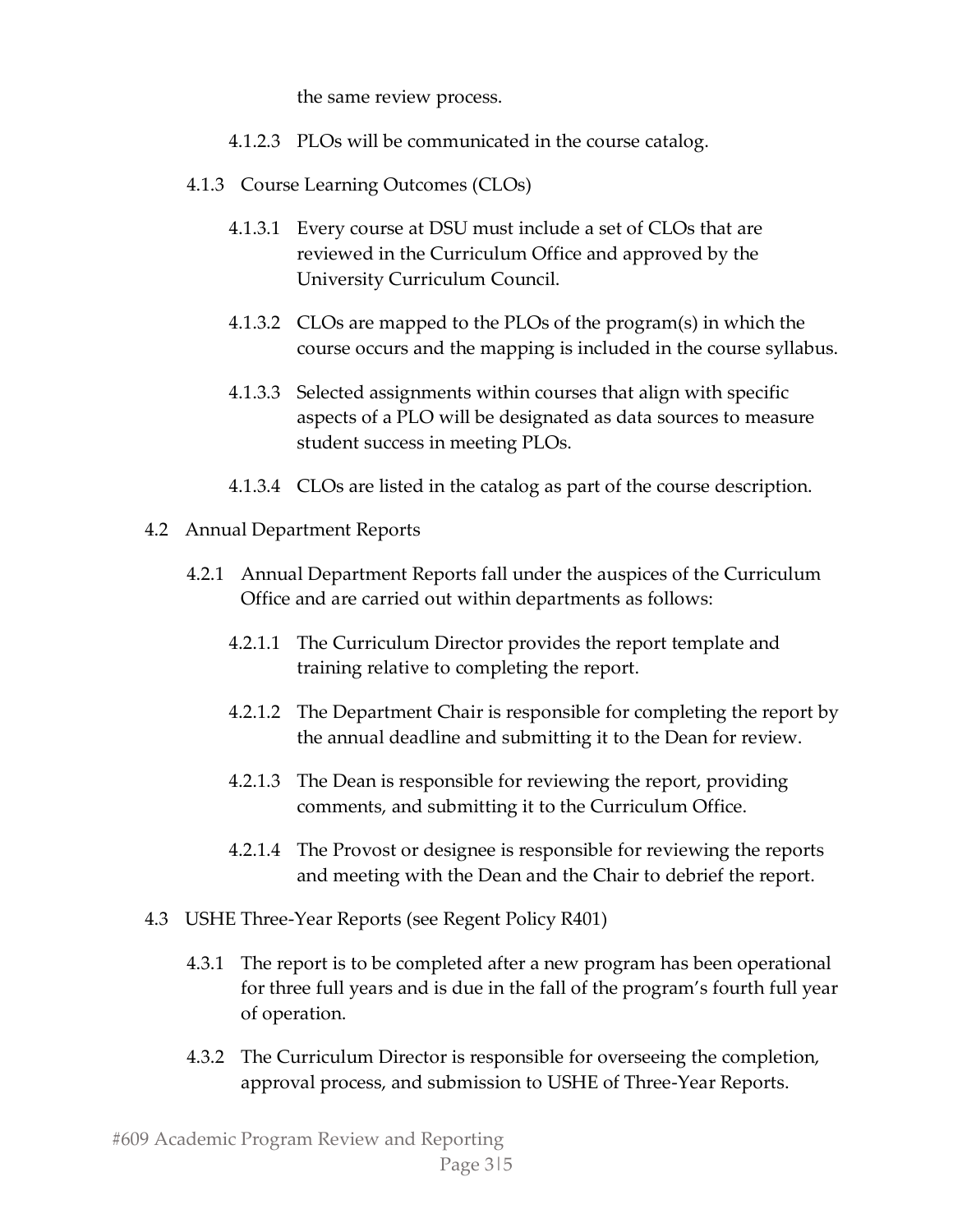- 4.3.3 The Program Director is responsible for completing the report using the USHE form and submitting it to the Curriculum Office by the deadline.
- 4.3.4 The Provost or designee is responsible for reviewing the report and adding the institutional response.
- 4.3.5 The report is reviewed and approved by the Academic Council and the Board of Trustees prior to submission to USHE.
- 4.4 USHE Cyclical Institutional Program Review Reports
	- 4.4.1 A report is to be completed after every fifth or seventh year following a program's commencement.
	- 4.4.2 The USHE Cyclical Institutional Program Review Reports are due in the fall of the following year.
		- 4.4.2.1 Doctoral-granting and Master's university programs are reviewed every seven years. All others are reviewed every five years. (See Regent Policy R411)
	- 4.4.3 The unit of analysis is either a single program or a cluster of similar programs within a department.
	- 4.4.4 The Curriculum Director is responsible for the following:
		- 4.4.4.1 Providing the report template for the internal and external reviewer reports.
		- 4.4.4.2 Organizing the pool of internal reviewers that will be assigned to each program.
		- 4.4.4.3 Overseeing the completion, approval process, and submission to USHE of the 5/7 Year Reports.
	- 4.4.5 The Program Director is responsible for the following:
		- 4.4.5.1 Arranging for an external reviewer.
		- 4.4.5.2 Collecting and organizing data sources needed by the reviewers, such as annual department reports, assessment results, student and faculty information, etc.
		- 4.4.5.3 Arranging for meetings with students and faculty as requested by the reviewers.